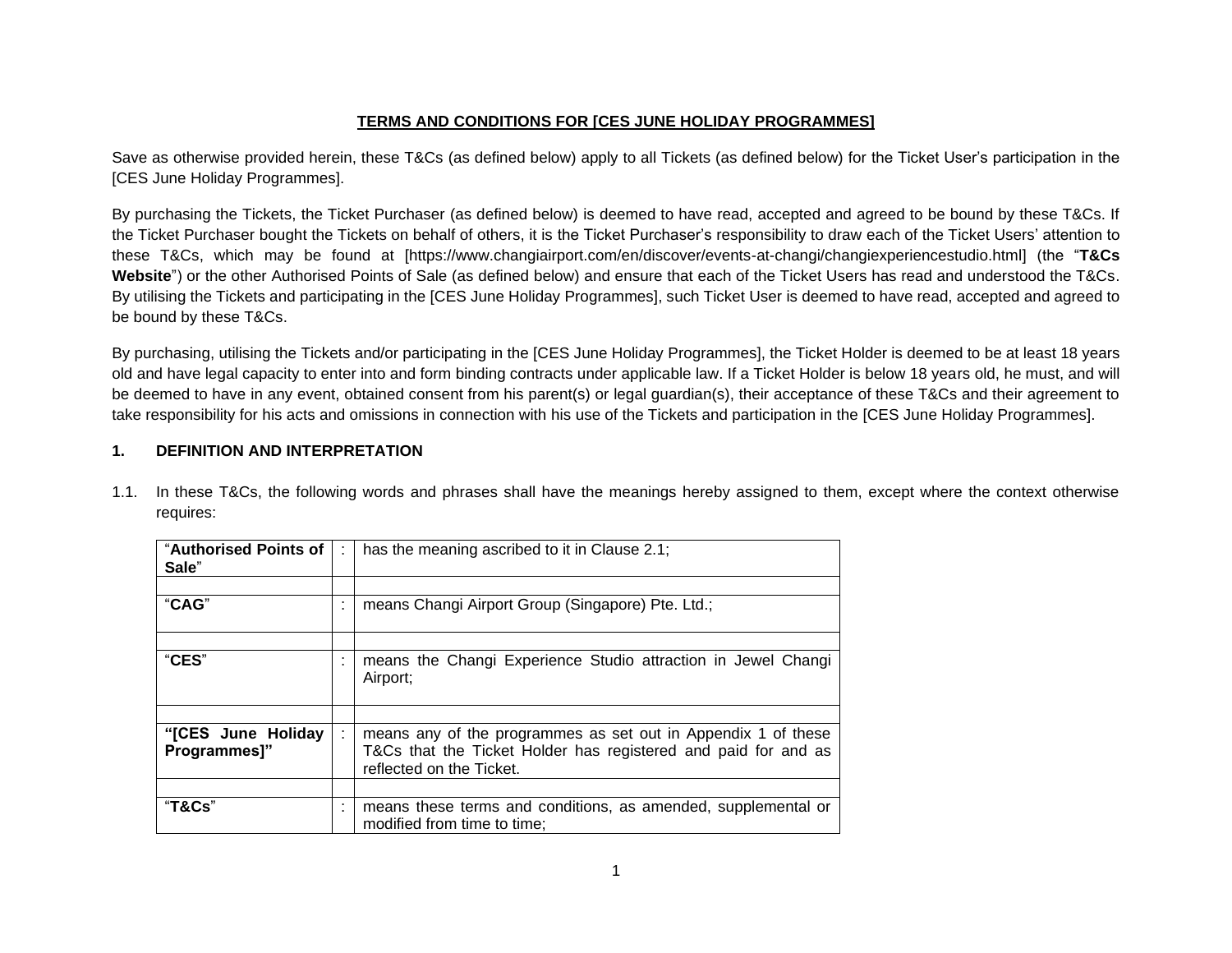| "Tickets"          | ٠       | means all tickets (physical or electronic), vouchers, RFID tag,<br>memberships, packages or such other item or instrument issued by<br>CAG, or provided by CAG, from time to time which enables the Ticket<br>Holder to participate in the [CES June Holiday Programmes]; |
|--------------------|---------|---------------------------------------------------------------------------------------------------------------------------------------------------------------------------------------------------------------------------------------------------------------------------|
|                    |         |                                                                                                                                                                                                                                                                           |
| "Ticket Holders"   | ÷       | mean the Ticket Purchaser and the Ticket User collectively, and<br>"Ticket Holder" shall be construed accordingly;                                                                                                                                                        |
|                    |         |                                                                                                                                                                                                                                                                           |
| "Ticket Purchaser" | ÷       | means the person who purchases the Tickets, regardless whether<br>the purchase of the Tickets was for himself or for the Ticket Users;                                                                                                                                    |
|                    |         |                                                                                                                                                                                                                                                                           |
| "Ticket User"      | $\cdot$ | means a person using/utilising the Tickets and participating in the<br>[CES June Holiday Programmes], but who did not personally<br>purchase the Tickets;                                                                                                                 |
|                    |         |                                                                                                                                                                                                                                                                           |
| "Programme Venue"  | ÷       | means the venue(s) at which the relevant [CES June Holiday<br>Programmes] are to take place at, as set out in Appendix 1 of these<br>T&Cs (or as may be varied by CAG from time to time in its absolute<br>discretion).                                                   |

- 1.2. The headings in these T&Cs are for convenience only and shall not affect the interpretation of these T&Cs.
- 1.3. The use of 'We", "Our" and 'Us" herein refers to CAG.
- 1.4. In these T&Cs unless the context otherwise requires the following rules of interpretation apply:
	- (a) words importing the singular shall include the plural and vice versa and words importing a specific gender shall include all other genders (male, female or neutral); and
	- (b) words importing a person shall include a firm, partnership, entity, organisation, association, trust, company or corporation and vice versa.
- **2. TICKETING**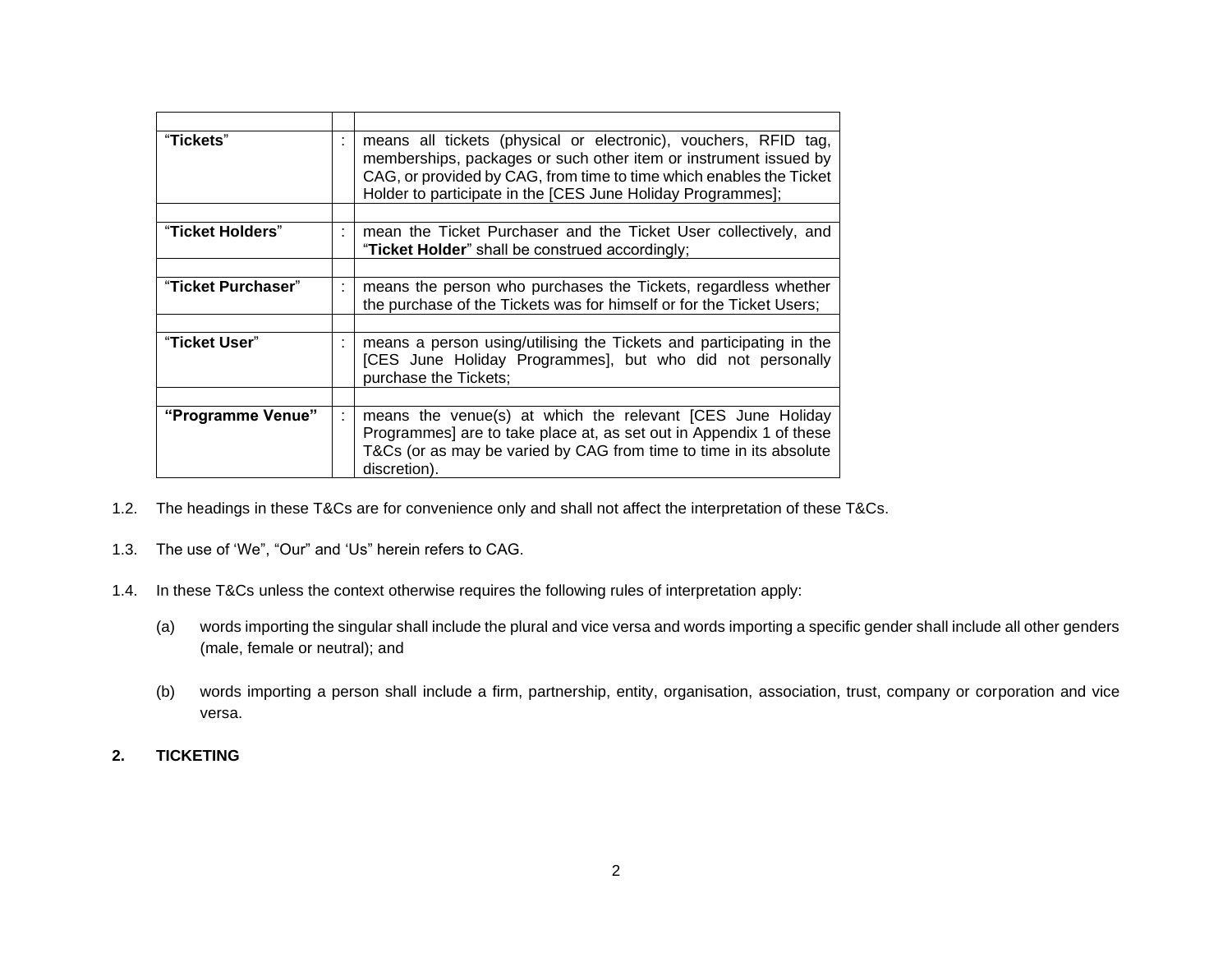- 2.1. Tickets are subject to availability and may be purchased through the booking portal on the official website of CAG changifestivevillage.com (the "**Booking Portal**") or such other authorised points of sale as may be determined by CAG from time to time (collectively, the "**Authorised Points of Sale**"). Ticket prices are inclusive of GST.
- 2.2. Ticket admission prices includes, participation in the [CES June Holiday Programmes] as printed on the Ticket and access to and use and enjoyment of the Programme Venue(s) in which the relevant [CES June Holiday Programmes] will be held at, and excludes food and beverages, merchandise, or photos or video entitlements unless otherwise explicitly stated on the Ticket.
- 2.3. If a time period is stipulated for the collection of the Tickets, such Tickets must be collected within the stipulated time period and no refund or compensation will be made for any uncollected Tickets.
- 2.4. After the booking(s) and payment(s) for the relevant [CES June Holiday Programmes] are made, the Tickets will be sent to the email address provided by the Ticket Purchaser when purchasing the Tickets ("**Designated Email Address**") except for Tickets to access the Programme Venue(s) for the Camp (as defined in Appendix 1 below) which will be given when Ticket Holders attend the Camp. Once the Tickets have been issued, they are non-exchangeable and non-refundable and no changes can be made to the dates booked for the relevant [CES June Holiday Programmes] (save as otherwise provided for in these T&Cs).
- 2.5. Tickets are only valid for the time period as printed on the Ticket. CAG shall not entertain any exchange or refund application should a Ticket Holder fail to utilise the Ticket within the stated time period on the Ticket.
- 2.6. The Ticket Holder must keep their Tickets safe and in good condition as no replacement or refund will be made for lost, stolen, defaced, illegible, damaged or tempered Tickets. Tickets which are altered, tempered, damaged, defaced or illegible will not be accepted by CAG for participation in the [CES June Holiday Programmes].
- 2.7. Tickets are not for resale (whether at a premium or otherwise), unless authorised in writing by CAG. CAG reserves the right to invalidate any Tickets in connection with any fraudulent/unauthorised resale transaction and deny the use of any such Ticket by the Ticket Holder, without refund or compensation.
- 2.8. Tickets shall not be used for advertising or other commercial purposes (including competition prizes, or trade incentives, lotteries, sweepstakes or draws, whether for commercial or charitable purposes) without the prior written consent of CAG (who may withhold such consent at its sole and absolute discretion).
- 2.9. CAG may anytime at its sole discretion change the prices of the Tickets, and no claims or refund shall be entertained due to any changes in the Ticket prices. To be eligible for certain discounts (such as student and/or senior citizen discounts), proof thereof shall be furnished at the Authorised Points of Sale. Any promotion, discount or offer may not be used in conjunction with any other promotion, discount or offer.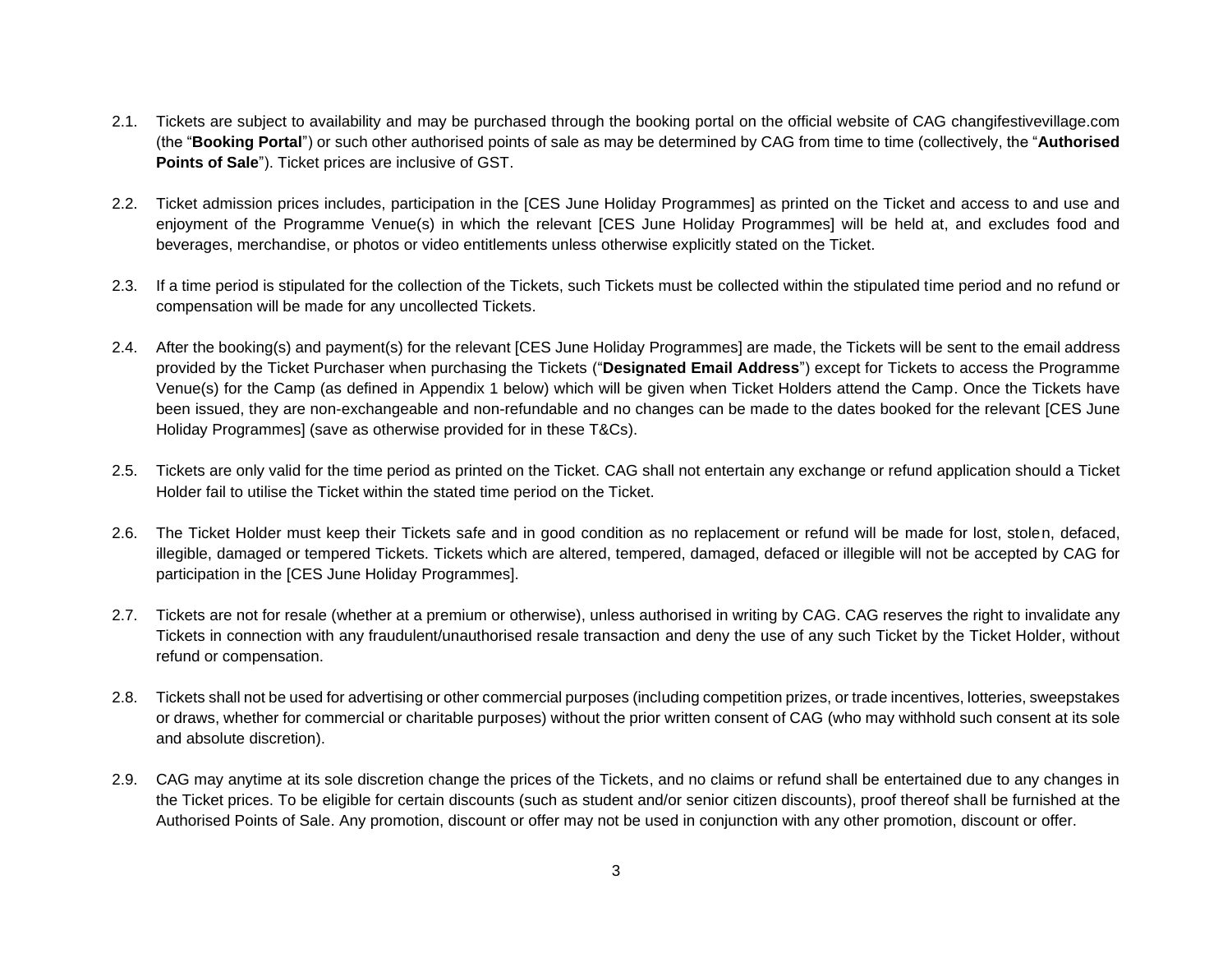- 2.10. Tickets presented for redemption will be honoured only if it is original, presented at the designated [CES June Holiday Programmes] as printed on the Ticket during the time period for redemption.
- 2.11. Each Ticket is for a one (1) time use only (save as otherwise provided for on the Ticket) and allows the type(s) and number of persons as printed on the Ticket to participate in the [CES June Holiday Programmes].
- 2.12. CAG shall not be liable to any Ticket Purchaser for any losses, damages costs and expenses (whether direct or indirect) suffered by the Ticket Purchaser, arising out of or in connection with the Ticket Purchaser's access and use of the Booking Portal.

# **3. CONDITION OF ENTRY AND PARTICIPATION IN THE [CES JUNE HOLIDAY PROGRAMMES]**

- 3.1. The Ticket Holder acknowledges and accepts that there are inherent risks and dangers associated with the Ticket Holder's participation in the [CES June Holiday Programmes] and that participation in the [CES June Holiday Programmes] is at the Ticket Holders' own risk. Ticket Holders agree, acknowledge and accept the risks, the limitation of liabilities and the indemnities as set out in Clause 4.
- 3.2. Ticket Holders agree, acknowledge and accept our privacy terms and our Privacy Policy as set out in Clause 6.
- 3.3. Proper attire and face masks must be worn at all times (unless otherwise set out in the specific terms and conditions at Appendix 1). CAG reserves the right to exclude any Ticket Holder from participating in the [CES June Holiday Programmes] if (i) he does not put on his face mask as required; (ii) he does not adhere to the safe-distancing requirements imposed by CAG in relation to Covid-19; (iii) he is unwell or he displays any symptoms of illness; and/or (iv) his behaviour is deemed by CAG to endanger the safety of the other [CES June Holiday Programmes] participants or CAG staff, and CAG shall not be liable to make any refund or compensation to such excluded Ticket Holder in any of the foregoing circumstances.
- 3.4. Each [CES June Holiday Programme] is further subject to its own specific terms and conditions for participation. Please see Appendix 1 for the specific terms and conditions for the participation of the relevant [CES June Holiday Programme]. In the event of any conflict/inconsistencies between these T&Cs and the specific terms and conditions in Appendix 1, the specific terms and conditions in Appendix 1 shall prevail.
- 3.5. Ticket Holders agree that their participation in the [CES June Holiday Programme] is further subject to the terms and conditions of the following Programme Venues, where the relevant [CES June Holiday Programme] may be conducted, and Ticket Holders agree to comply with such relevant terms and conditions:
	- (a) Changi Experience Studio at Jewel Changi Airport available jewelchangiairport.com/changiexperiencestudio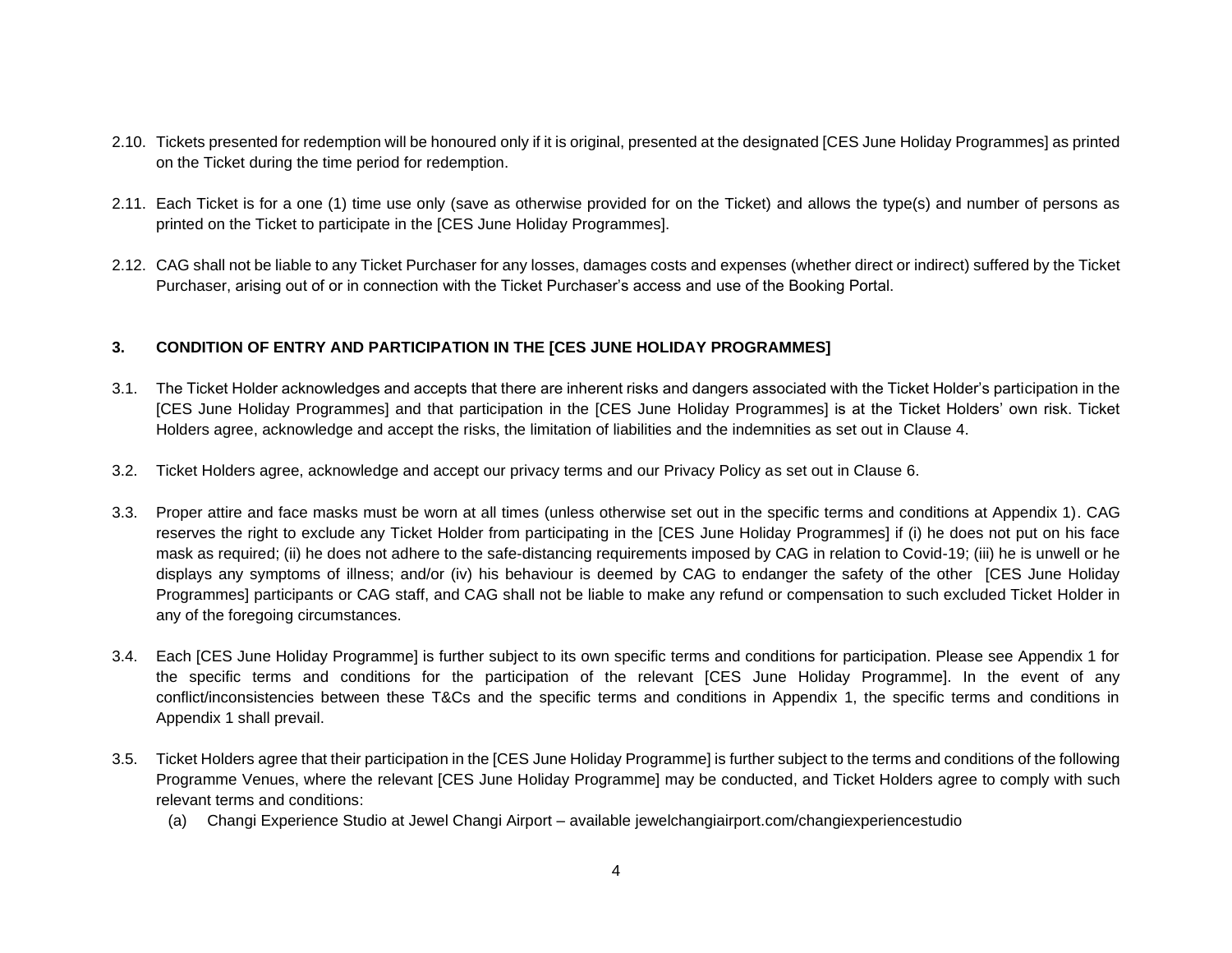- (b) Canopy Park at Jewel Changi Airport available here; jewelchangiairport.com/en/attractions/canopy-park.html
- 3.6. Smoking, littering and food and beverages are strictly prohibited at the Programme Venues.
- 3.7. Ticket Holders shall not be allowed to participate in any of the [CES June Holiday Programmes] while under the influence of drugs or alcohol.
- 3.8. If a Ticket Holder is pregnant/expecting, has a pre-existing medical condition or is feeling unwell, that Ticket Holder should not participate in the [CES June Holiday Programmes] and that Ticket Holder's decision to carry on otherwise will be at his own risk and liability.
- 3.9. CAG reserves the right to exclude any Ticket Holders from participating in any or all of the [CES June Holiday Programmes] for conduct which constitutes a source of danger, nuisance or annoyance. Such conduct shall include but is not limited to vandalising property, offensive or unruly behaviour, jumping queue lines, fighting, failure to adhere to the posted instructions located at the Programme Venues, failure to follow the instructions or the direction of CAG staff, failure to adequately supervise other Ticket Holders who are under their care, failure to comply with these T&Cs, and/or for all other acts which CAG in its sole discretion considers to be inappropriate. In such an event, CAG shall not be obliged to refund the cost of any Ticket to such persons who have been excluded from participating in the [CES June Holiday Programmes].
- 3.10. CAG reserves the right to modify or substitute any part of the [CES June Holiday Programmes] (including the activities, dates and time), or cancel any part of the [CES June Holiday Programmes], at any time without prior notice.

## **4. ACCEPTANCE OF RISK, LIMITATION OF LIABILITY AND INDEMNITIES**

- 4.1. In consideration of being permitted to participate in the [CES June Holiday Programmes], the Ticket Holder acknowledges and understands that there are inherent risks and hazards arising from his and/or his child's/wards' participation in the [CES June Holiday Programmes] which may result in property damage, bodily injury, permanent disability and/or even death. The Ticket Holder acknowledges that while CAG has taken reasonable steps to minimise these risks and hazards, he accepts that these risks and hazards may not have been fully eliminated and he (and where applicable, on behalf of his child/ward) agrees to participate in the [CES June Holiday Programmes] at his own risk and he (and where applicable, on behalf of his child/ward) expressly assumes and accepts all risks and hazards in relation thereto.
- 4.2. To the fullest extent permitted by law, the Ticket Holder (and where applicable, on behalf of his child/ward) hereby:
	- (a) waives the right to any and all claims, suits or demands, and releases and discharges CAG from any and all liability (howsoever caused) in contract, tort (including negligence) or otherwise, for any (i) direct loss, (ii) indirect or consequential loss, (iii) damage, (iv) cost and expense or (v) loss of profits incurred or suffered by him and/or his child/ward arising directly or indirectly in connection with his and/or his child/ward's participation in the [CES June Holiday Programmes];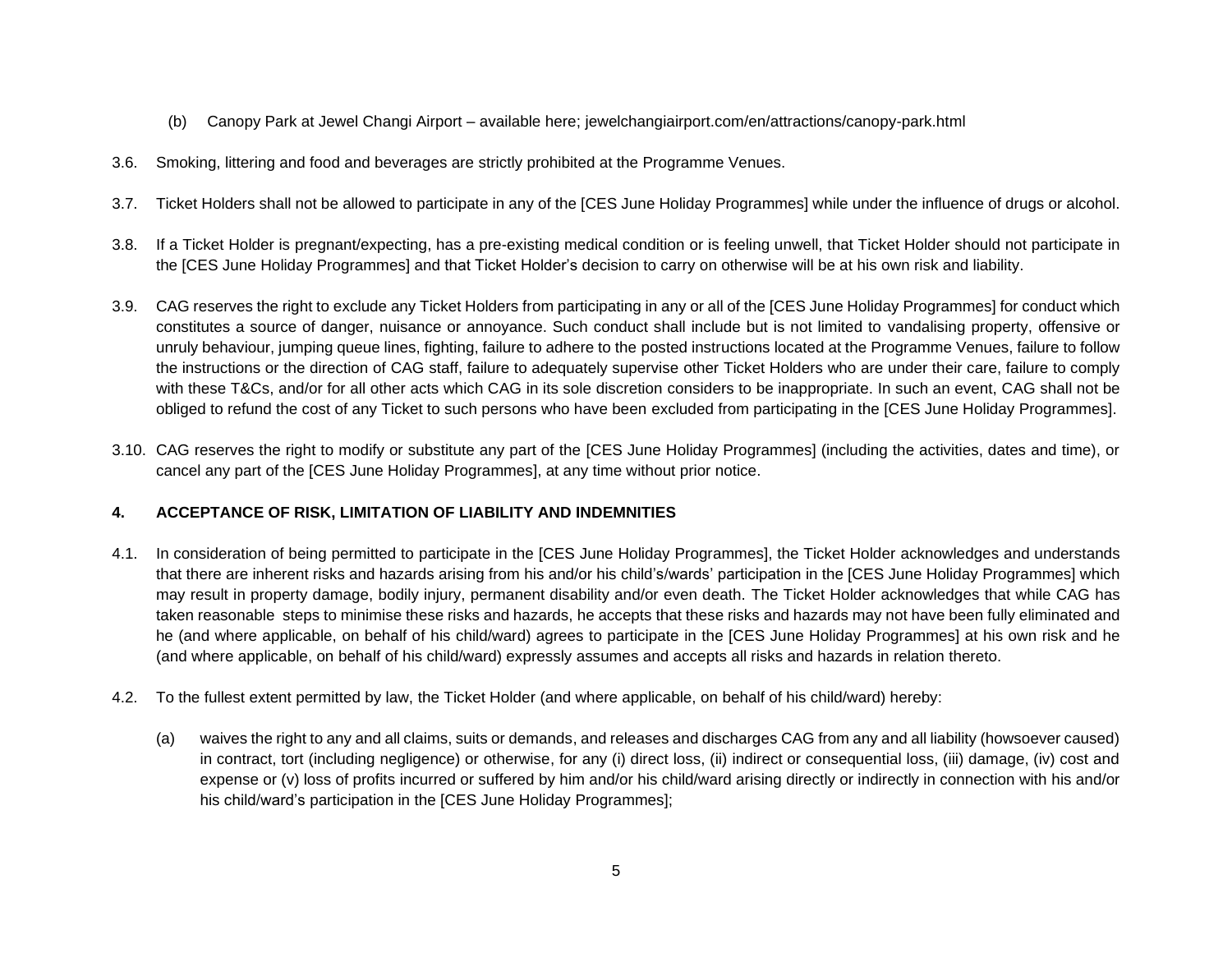- (b) agree to indemnify, defend and hold harmless CAG against all and any losses, claims, damages, costs, expenses (including any legal fees) suffered or incurred by CAG and arising directly or indirectly in connection with his and/or his child/ward's participation in the [CES June Holiday Programmes]; and
- (c) acknowledge that he (and where applicable, on behalf of his child/ward) may be liable to other individuals for their loss to property and/or bodily injury or death arising from his (or his child/ward's) irresponsible, deliberate, reckless or negligent behaviour when participating in the [CES June Holiday Programmes] and he (and where applicable, on behalf of his child/ward) authorises and agrees that CAG may, at his own cost, expense and liability, take all reasonably necessary steps to mitigate and/or manage the loss and/or injury caused.
- 4.3. Where the Ticket Holder is responsible for a minor (whether as parent, legal guardian, custodian or otherwise), he agrees to be bound by the foregoing provisions on the minor's behalf and he undertakes full responsibility for the minor's safety and to directly supervise him/her at all times.

### **5. TICKETING EXCHANGE AND REFUND`**

- 5.1. In the event that any of the [CES June Holiday Programmes] is cancelled for whatever reason (such as but not limited to situations under Clause 3.10 or due to circumstances beyond the reasonable control of CAG), or if the Ticket Holder is unable to participate in the [CES June Holiday Programmes] purchased due to illness, CAG may, at its sole discretion:
	- (a) exchange the Ticket (for that relevant [CES June Holiday Programme]) and replace it with a Ticket for the same [CES June Holiday Programme] but on a different date / for the duration of another period; or
	- (b) refund the value of the Ticket (for that relevant [CES June Holiday Programme]) in accordance with Clause 5.2 and 5.3, provided that any refund request shall not be made more than six (6) months from the date of cancellation of the relevant [CES June Holiday Programme] or the date where the Ticket Holder was unable to participate in the [CES June Holiday Programme] as abovementioned.

Save as otherwise provided in the foregoing, no exchanges or refunds of the Tickets shall be made and all such un-refunded sums shall be dealt with at CAG's sole discretion.

5.2. For Ticketing exchange or refund, Ticket Holders will have to produce the original Tickets (in good condition) as well as the accompanying receipt/proof of purchase (if any). As part of our exchange/refund process, the identity of the Ticket Holder applying for an exchange or refund may be recorded by our customer service officers, and Ticket Holders applying for such Ticket exchange or refund consent to the collection of such information in accordance with our Privacy Policy. Please refer to Clause 6 for our Privacy Policy.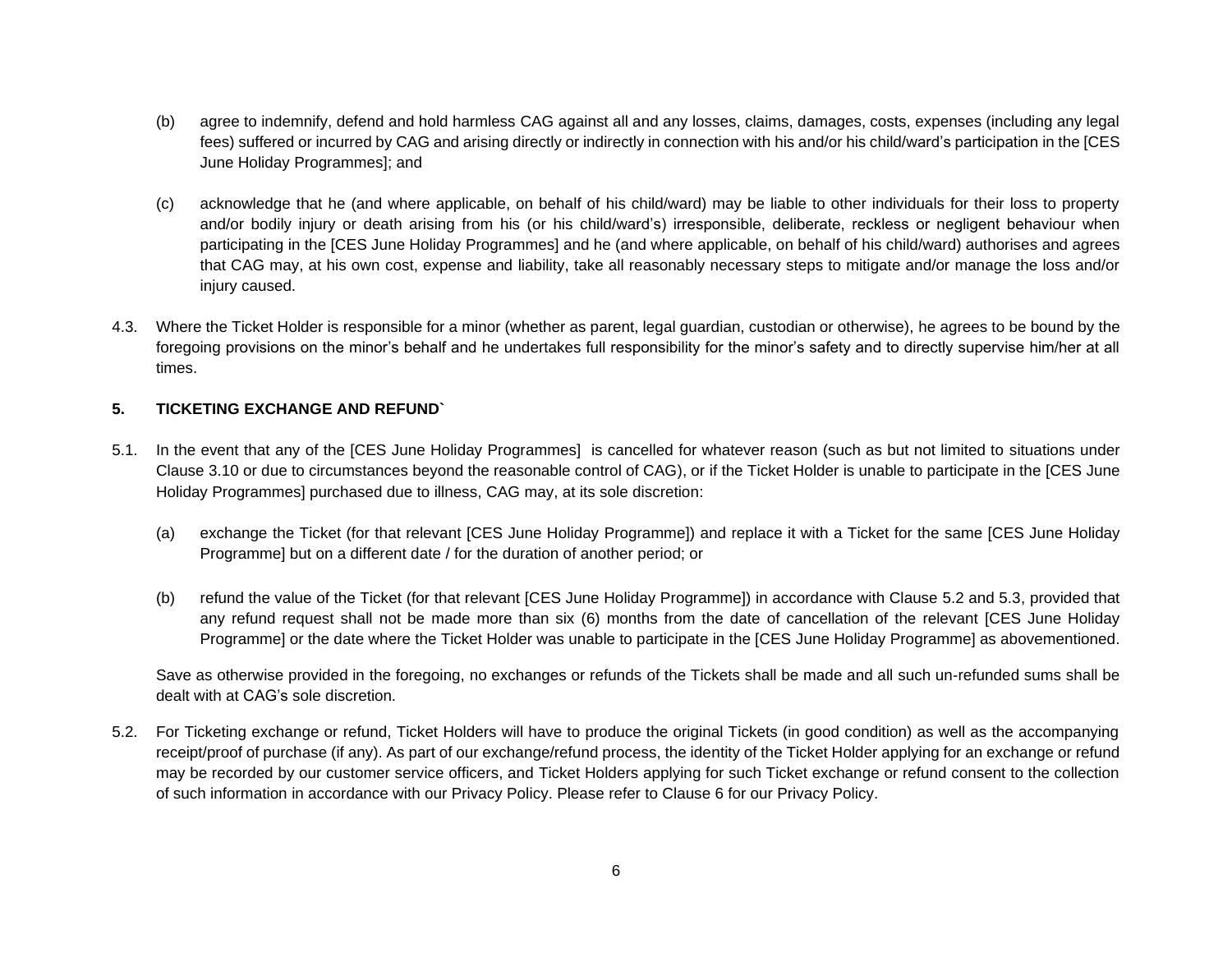5.3. All refunds for Tickets purchased may be made at the original Authorised Point of Sale and through the original method of payment.

# **6. PHOTOGRAPHS, RECORDINGS AND PRIVACY**

- 6.1. CAG collects personal data about each Ticket Holder which is necessary to manage and administer the [CES June Holiday Programmes]. By purchasing and/or utilising the Tickets, you consent to CAG collecting, using, disclosing, storing and processing the personal data of the Ticket Holder in accordance with these T&Cs and CAG's Privacy Policy (available at [http://www.changiairport.com/en/privacy-policy.html\)](http://www.changiairport.com/en/privacy-policy.html).
- 6.2. CAG reserves the right to engage authorised photographers and videographers for photography and/or video recordings for advertising and promotional purposes in relation to the [CES June Holiday Programmes]. Ticket Holders consent to being photographed and recorded by authorised photographers and videographers as guest/customers in the course of the [CES June Holiday Programmes] and consent to the use of such images, films or recordings for public transmission and for the marketing and publicity materials of CAG.

# **7. MISCELLANEOUS**

- 7.1. These T&Cs shall be governed by the laws of Singapore and the parties hereby agree to submit to the exclusive jurisdiction of the courts of Singapore.
- 7.2. CAG reserves the right to amend, modify or revise these T&Cs as well as any guidelines, notices, operating rules and instructions relating to the [CES June Holiday Programmes], as the case may be, at its sole discretion from time to time. The updated T&Cs shall be posted on the T&Cs Website mentioned above and/ the Authorised Points of Sale and shall take effect on the date of such posting, superseding the earlier version of the T&Cs and governing all Tickets (whether issued or otherwise). It is the Ticket Holders responsibility to check the T&Cs Website periodically for changes to the T&Cs. If the Ticket Holder does not consent to such amendments or modifications, the Ticket Holder shall not use the Tickets to participate in the [CES June Holiday Programmes]. If, following such amendments or modifications, the Ticket Holder nevertheless uses the Tickets to participate in the [CES June Holiday Programmes], the Ticket Holder shall be deemed to have irrevocably consented to such amendments or modifications and agreed to be bound by them.
- 7.3. Each of the provisions of these T&Cs are severable from the other provisions. If any such provision or part thereof is or becomes invalid, unenforceable or illegal in any respect, such provision or part thereof, shall, to that extent that such provision is invalid, be deemed not to form part of these T&Cs, but the validity, enforceability or legality of the remaining provisions shall not in any way be affected or impaired thereby.
- 7.4. In the event of conflict between the terms and conditions printed on the Tickets and these T&Cs, then these T&Cs shall prevail.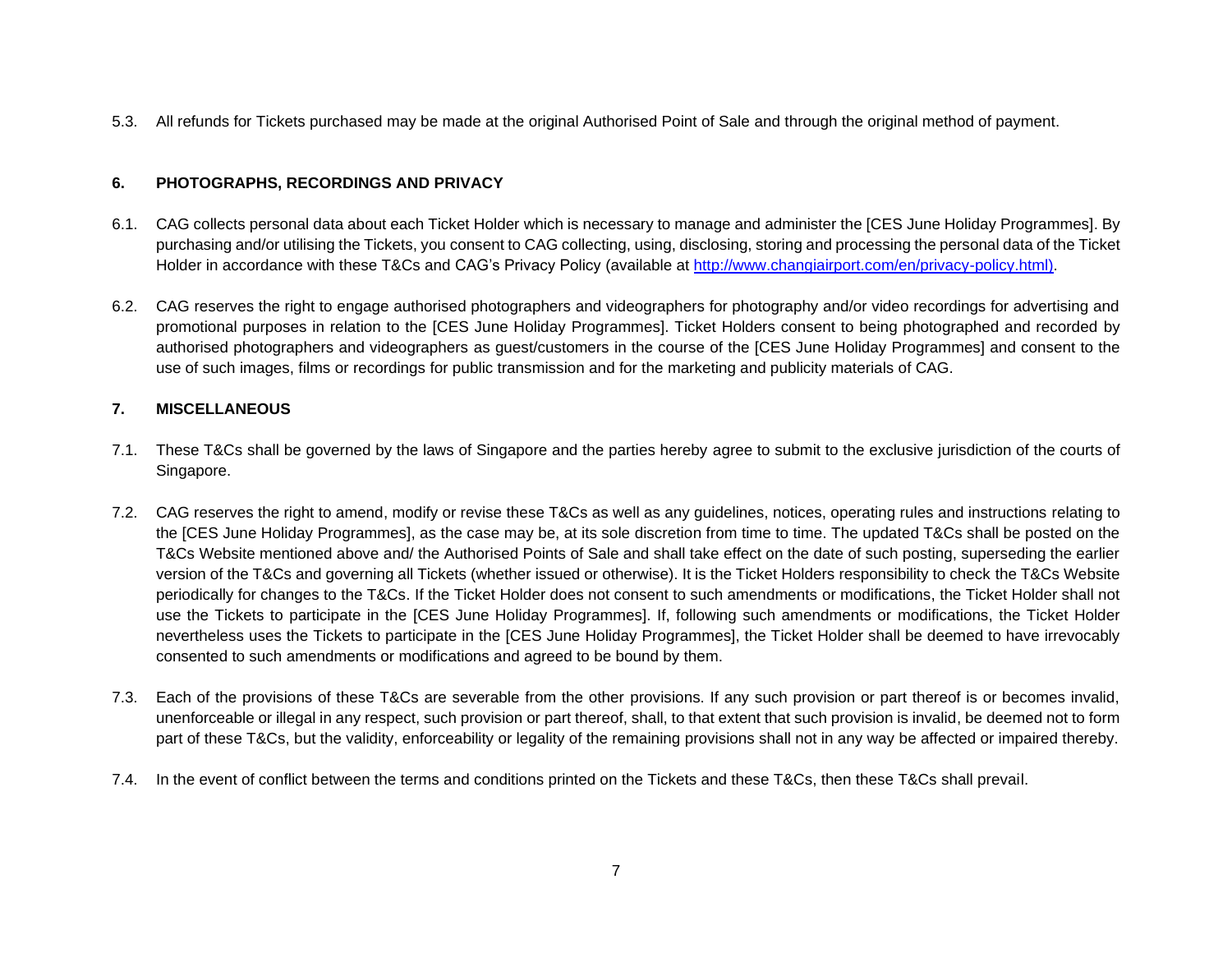7.5. These T&Cs may be translated into other languages. In the event of any conflict or inconsistency between the translated version of these T&Cs and the English language version of these T&Cs, the English language version of these T&Cs shall prevail.

# **Updated as of 20 May 2022**

(*the remainder of this page has been left blank*)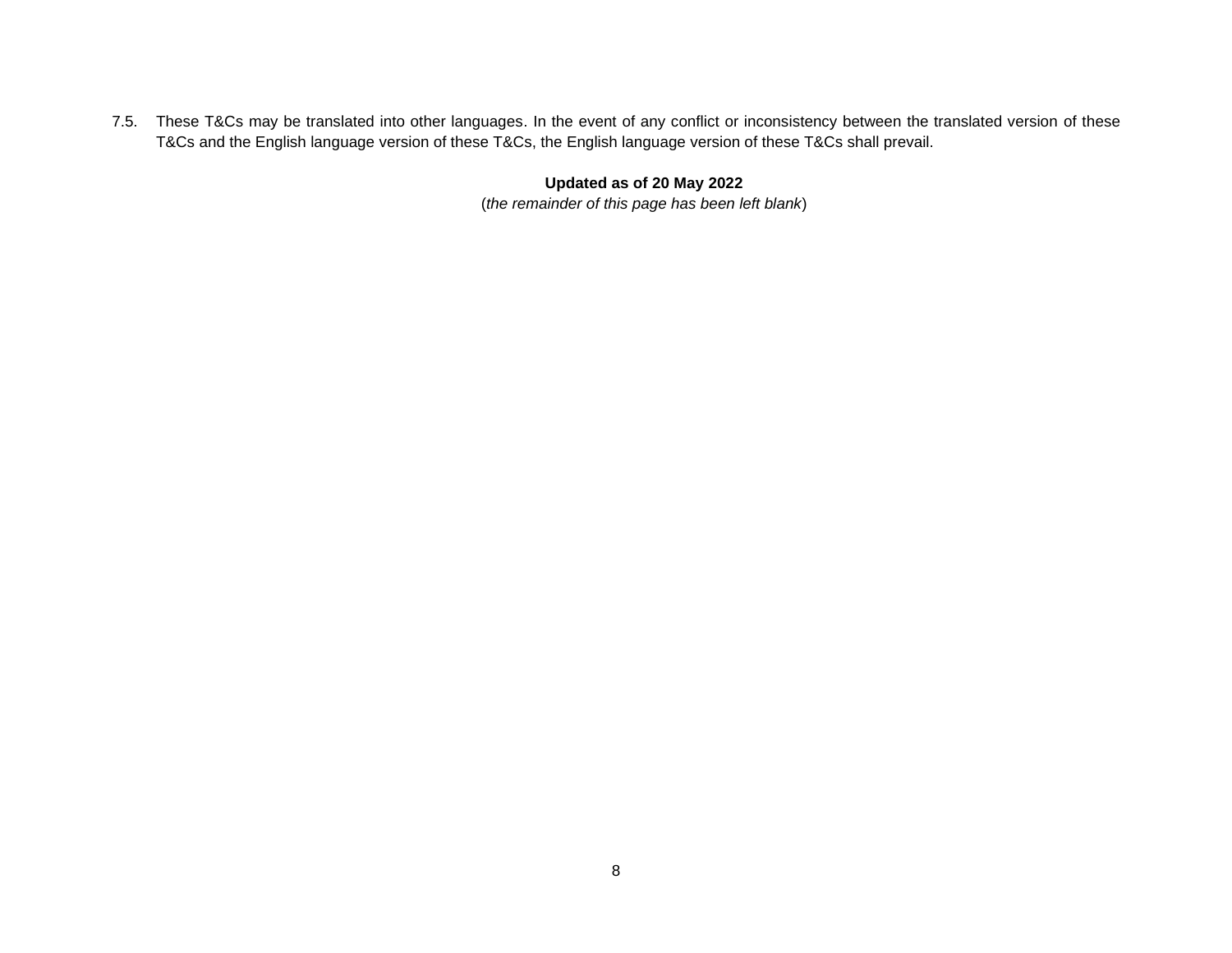## **Appendix 1 Specific Terms and Conditions of each [CES June Holiday Programme]**

## **A. Programme: "A NIGHT AT THE AIRPORT" FAMILY CAMP ("CAMP")**

**Programme Venue(s):** CES at Jewel Changi Airport, Canopy Park at Jewel Changi Airport

- 1. The Camp is recommended for families with children between 6 years to 12 years old. Please note that some of the activities that will be conducted during the Camp (the activities conducted during Camp referred to as "**Camp Programme**") are not appropriate for children below the age of 5 years old to enjoy independently. Children below the age of 4 years old are not allowed to participate in the Camp.
- 2. All children (aged between 4 years old to 12 years old) participating in the Camp (referred to as "**Camp Children**" or "**Camp Child**" as the case may be) must be accompanied and supervised by at least one adult (aged 21 years old and above) in the same Camp group and for the entire duration of the Camp (referred to as "**Supervising Adult**"). The Supervising Adult is responsible for the safety and well-being of the Camp Children under their supervision and care for the entire duration of the Camp.
- 3. Each booking for the Camp is for at least 1 Camp Child and 1 Supervising Adult.
- 4. Camp participants must arrive at the relevant venue at the scheduled timings as set out in the Camp Programme schedule. CAG shall not be liable and shall not be required to compensate the Camp participants in any manner if the Camp participants do not arrive on time for the Camp Programme and miss part(s) of the Camp Programme.
- 5. Camp participants will sleep in tents set up in CES. CAG will provide tents for the Camp participants. Each tent can accommodate up to 2 adults and 2 Camp Children. All Camp participants must bring their own sleeping bags for sleeping in the tent.
	- a. Each tent will accommodate a maximum of 4 persons of the same household.
	- b. Each tent will be set up at least 2 metres away from another tent unless the persons staying in the two tents are from the same household (eg. 2 adults with Camp Children).
	- c. The Camp participants are not allowed to shift the positions of the tents as set up and located by CAG.
- 6. Camp participants must wear a face mask at all times for the duration of the Camp, except when they are resting in their tents. Only fully vaccinated guests, children aged 12 and below, and guests who have either recovered from COVID-19 or have a valid negative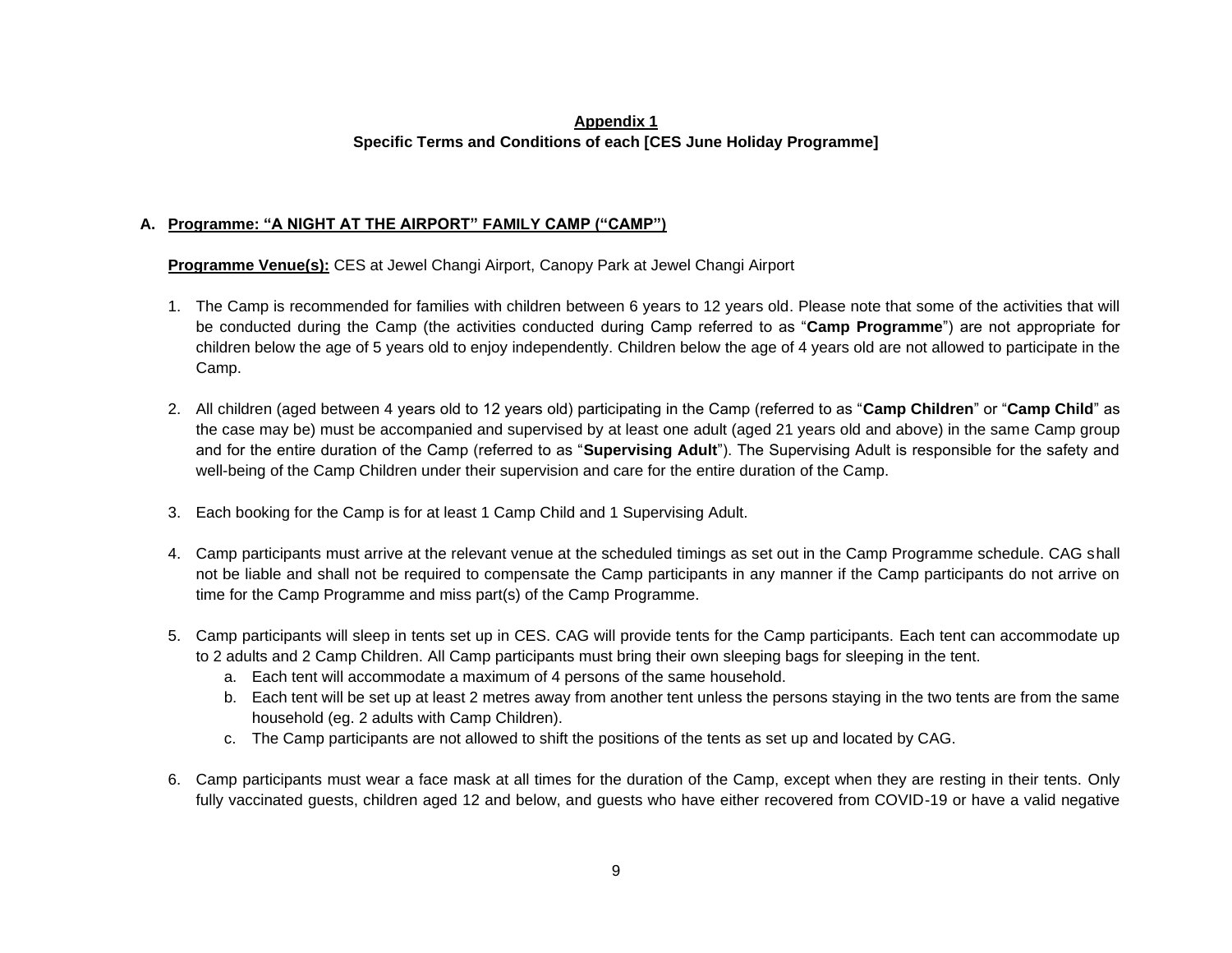pre-event test (PET) result may participate in the Day Camp. The negative PET result must be valid until the Day Camp end timing on the day of visit to be used to gain admission.

- 7. Camp participants must adhere to their allocated time slots and designated locations for the Camp Programme, including activities and workshops, and showering facilities and toilets, and location of the tents.
- 8. Administrative details of the Camp, including the Camp Programme schedule, itinerary, activity timings and packing list, will be sent to the Designated Email Address.
- 9. Camp participants will be allocated time slots for showering and washing up at such showering facilities and toilets as arranged by CAG for purpose of the Camp.
- 10. Lights at CES will be dimmed at 10.30pm. CES will be closed for entry at 12 midnight.
- 11. CAG reserves the right to modify or substitute any part of the Camp Programme (including the activities, dates and time), or cancel the Camp, at any time without prior notice:
	- a. In the event of any unforeseen circumstances (such as situations of inclement weather);
	- b. If it is not commercially feasible for CAG to conduct the Camp or any part of the Camp Programme due to government regulations relating to Covid-19 that are imposed by the Singapore government from time to time; and/or
	- c. If the number of Camp participants for any particular Camp run does not hit the minimum participants number required.
- 12. If CAG cancels the Camp pursuant to Clause A(11) of Appendix 1, CAG may in its sole and absolute discretion, either refund to the Ticket Purchaser all monies paid for the Tickets for the Camp or provide an alternative Camp run date for the Ticket Holders.

### **B. Programme: ""A Day in the Life of a Changi Trolley" Design Thinking Workshop for Kids" ("Design Thinking")**

### **Programme Venue(s):** CES at Jewel Changi Airport

- 1. The Design Thinking is a drop off programme for children between 9 14 years. Please note that activities conducted during the Design Thinking are not appropriate for children below the age of 9 years old to carry out independently.
- 2. In light of Covid-19, all Design Thinking participants must adhere and comply with all safe-distancing management measures implemented by CAG for the Design Thinking.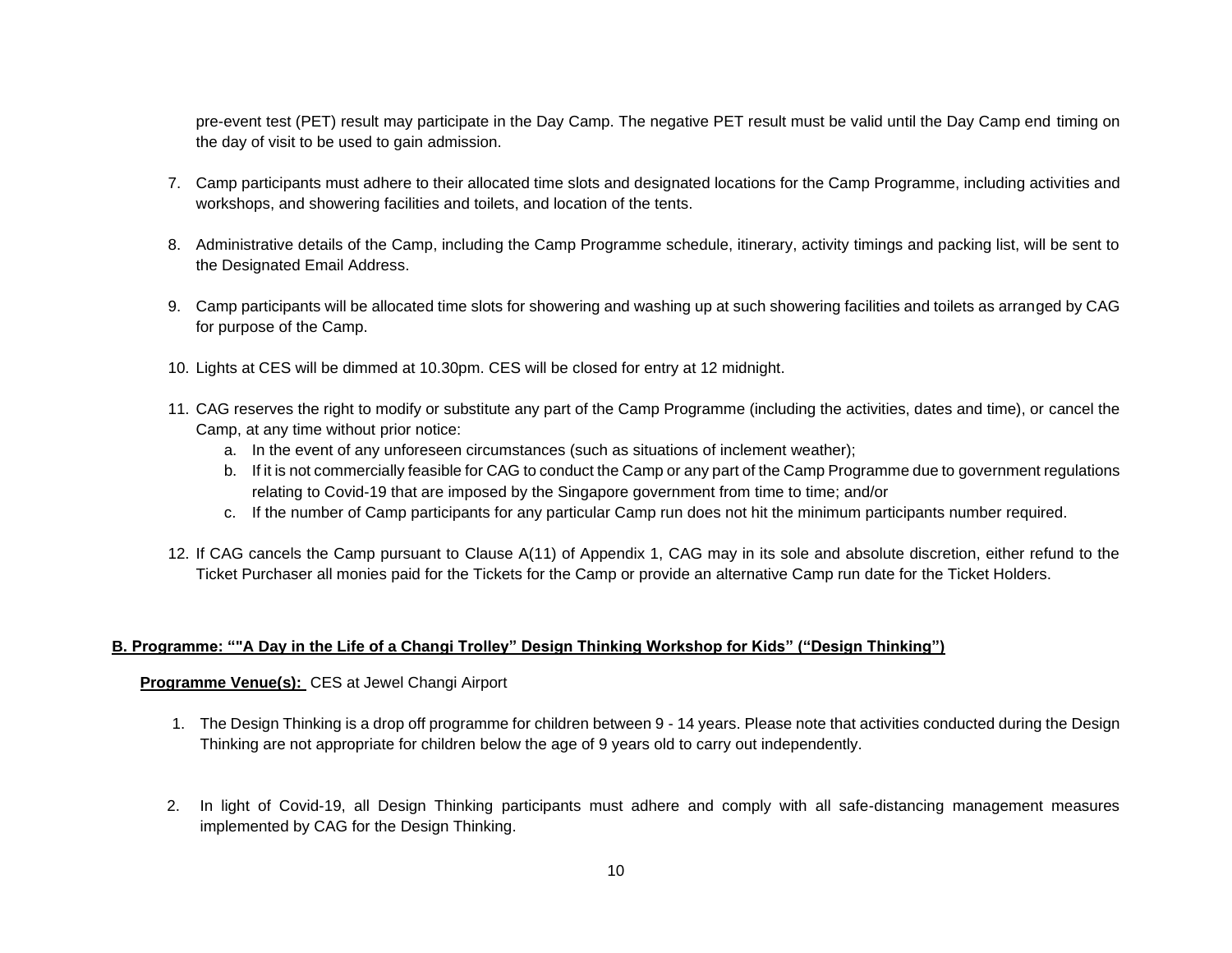- 3. CAG reserves the right to modify any part of the Design Thinking, cancel or change the date of the Design Thinking, at any time without prior notice:
	- a. In the event of any unforeseen circumstances (such as situations of attraction closure);
	- b. If it is not commercially feasible for CAG to conduct the Design Thinking due to government regulations relating to Covid-19 that are imposed by the Singapore government from time to time; and/or
	- c. If the number of Design Thinking participants for any particular Design Thinking run does not hit the minimum participants number required.
- 4. If CAG cancels the Design Thinking pursuant to Clause C(3) of Appendix 1, CAG may in its sole and absolute discretion, either refund to the Ticket Purchaser all monies paid for the Tickets for the Design Thinking or provide an alternative Design Thinking run date for the Ticket Holders.
- 5. The Design Thinking participants must wear a face mask at all times for the duration of the Design Thinking. Only fully vaccinated guests, children aged 12 and below, and guests who have either recovered from COVID-19 or have a valid negative pre-event test (PET) result may participate in the Design Thinking.

## **C. Programme: "Changi RoboMaster Challenge: Be Champions of the World's Smartest Airport!" ("Robomaster")**

## **Programme Venue(s):** CES at Jewel Changi Airport

- 6. The Robomaster Workshop participants must be at least age 8 years old and above. Please note that activities conducted during the Robomaster Workshop are not appropriate for children beolow the age of 8 years old to carry out independently.
- 7. In light of Covid-19, all Robomaster Workshop participants must adhere and comply with all safe-distancing management measures implemented by CAG for the Robomaster Workshop.